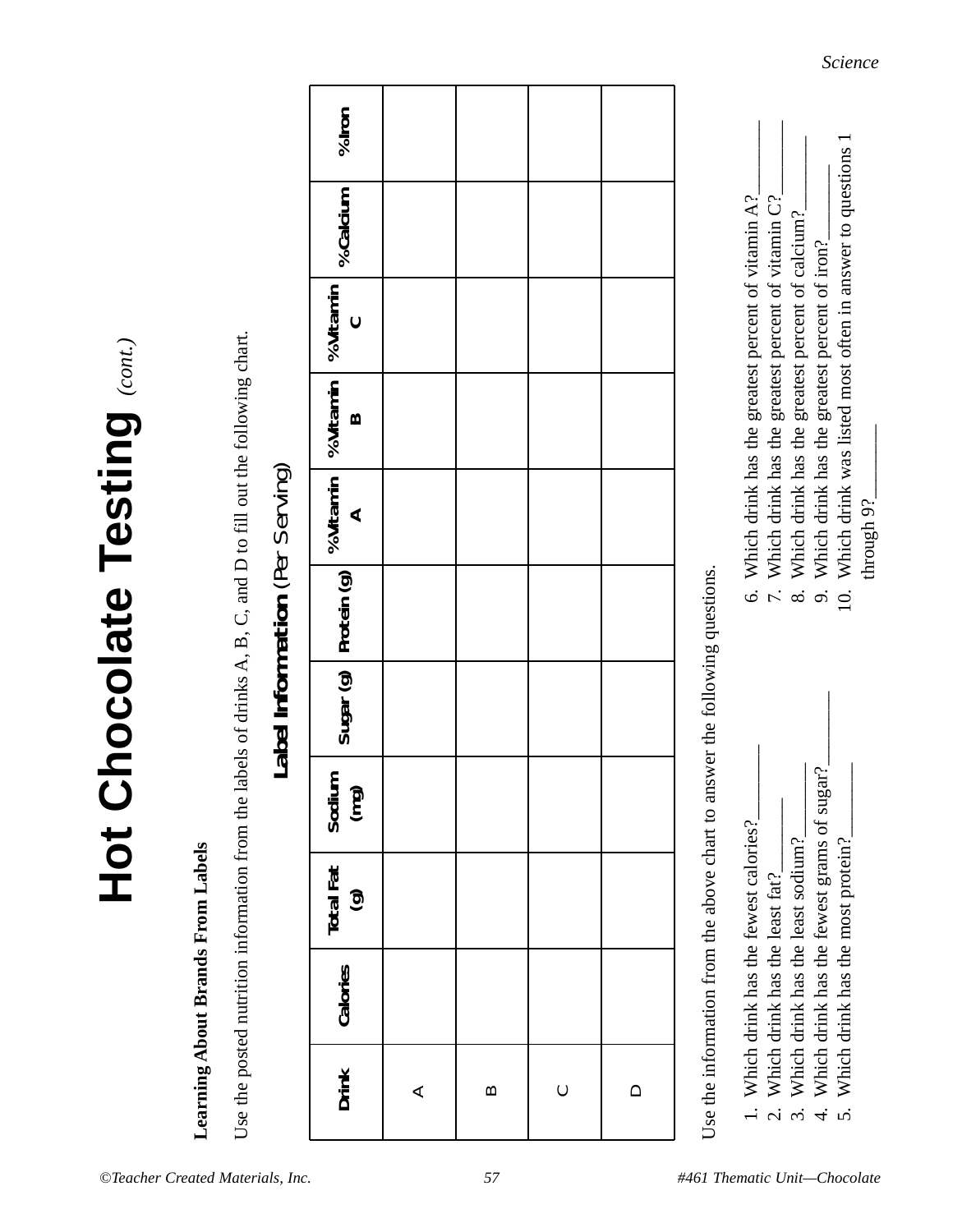*Science*

## **Hot Chocolate Testing** *(cont.)*

#### **Scoring Taste and Dissolving Ability**

Follow the directions below to participate in the taste and dissolving ability tests.

- 1. Label four cups A, B, C, and D.
- 2. Place the appropriate amount of powder in cup A.
- 3. Ask your teacher to add hot water to the powder. Use caution with your drink now that it is hot. Carry, handle, and drink it carefully!
- 4. Stir your drink 25 times.
- 5. Drink the hot chocolate and record the taste. Score the taste on a scale of 1-10. A score of 1 would indicate a poor flavor while a score of 10 would have an excellent taste.
- 6. Check the bottom of the cup for residue and make a note of what you find under the heading Dissolving Ability. Score how well the powder dissolved on a scale of 1-10. A score of 1 would mean that you found quite a bit of residue left in the cup while a score of 10 would mean that you found no residue.
- 7. Repeat the above procedure with brands B, C, and D.

| <b>Drink</b>                     | Taste Score | Dissolving<br>Ability Score | Comments |
|----------------------------------|-------------|-----------------------------|----------|
| $\mathsf A$                      |             |                             |          |
| $\mathsf B$                      |             |                             |          |
| $\mathsf C$                      |             |                             |          |
| $\begin{array}{c} \n\end{array}$ |             |                             |          |